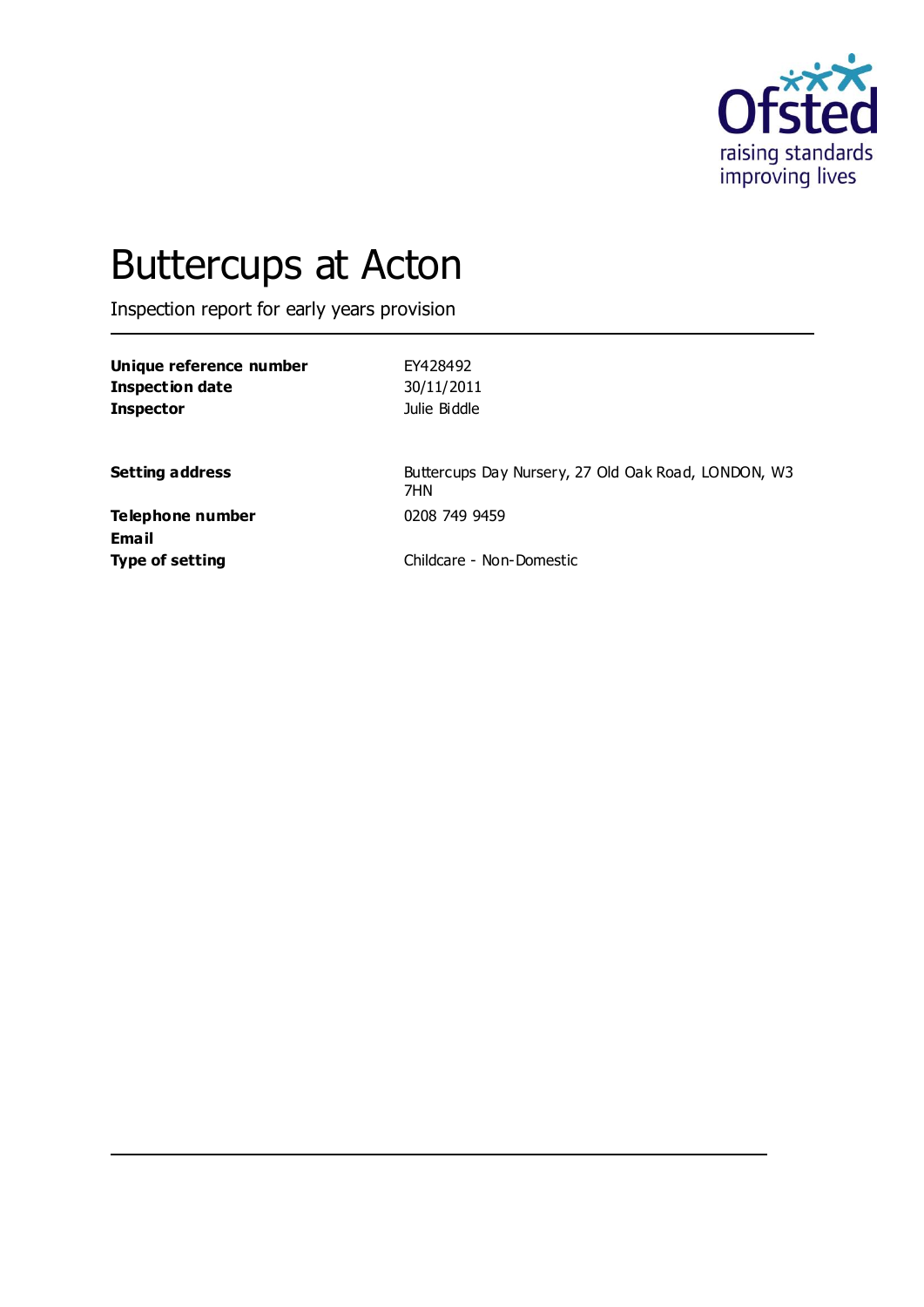The Office for Standards in Education, Children's Services and Skills (Ofsted) regulates and inspects to achieve excellence in the care of children and young people, and in education and skills for learners of all ages. It regulates and inspects childcare and children's social care, and inspects the Children and Family Court Advisory Support Service (Cafcass), schools, colleges, initial teacher training, work-based learning and skills training, adult and community learning, and education and training in prisons and other secure establishments. It assesses council children's services, and inspects services for looked after children, safeguarding and child protection.

If you would like a copy of this document in a different format, such as large print or Braille, please telephone 0300 123 1231, or email enquiries@ofsted.gov.uk.

You may copy all or parts of this document for non-commercial educational purposes, as long as you give details of the source and date of publication and do not alter the information in any way.

T: 0300 123 1231 Textphone: 0161 618 8524 E: enquiries@ofsted.gov.uk W: [www.ofsted.gov.uk](http://www.ofsted.gov.uk/)

© Crown copyright 2011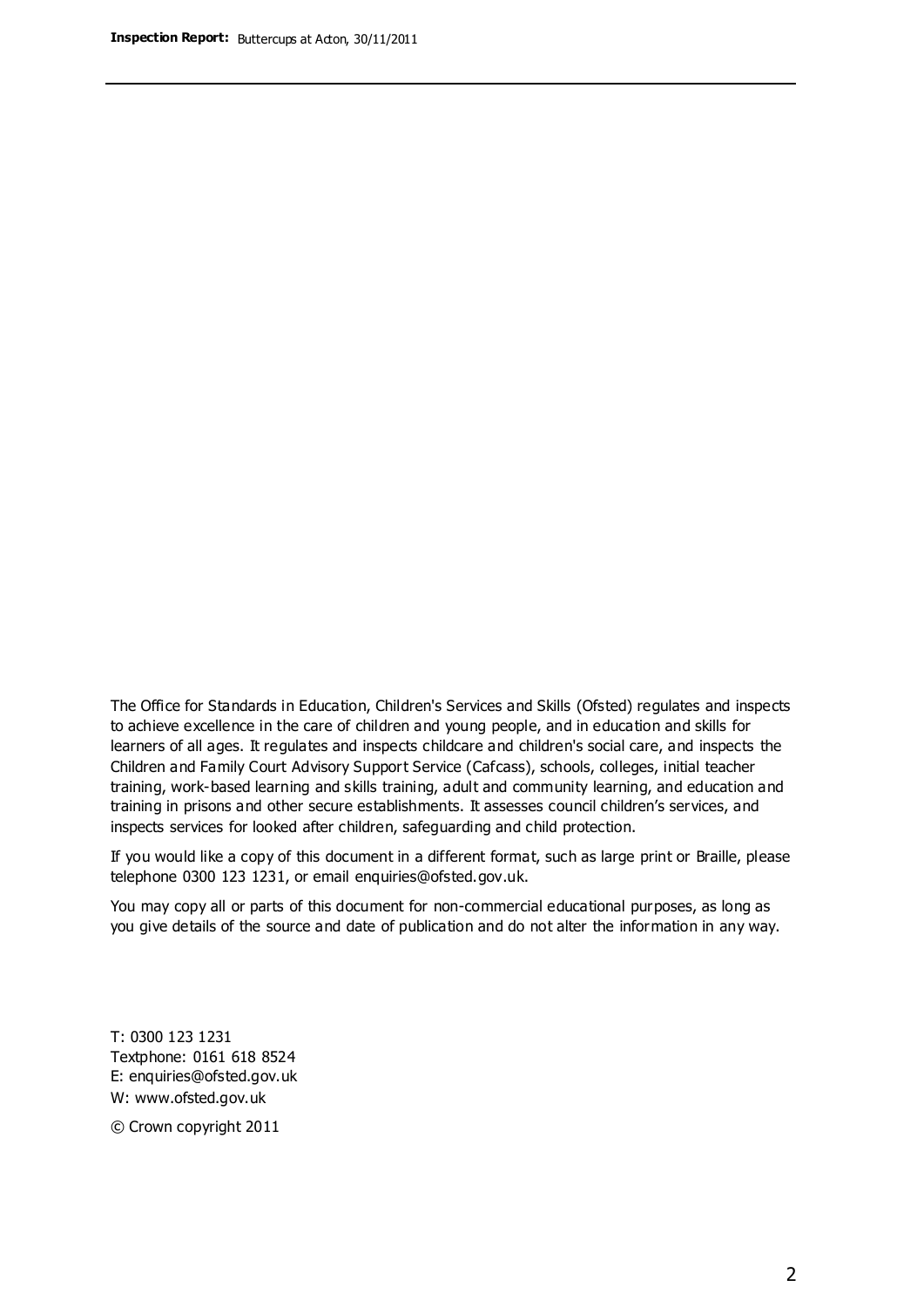## **Introduction**

This inspection was carried out by Ofsted under Sections 49 and 50 of the Childcare Act 2006 on the quality and standards of the registered early years provision. 'Early years provision' refers to provision regulated by Ofsted for children from birth to 31 August following their fifth birthday (the early years age group). The registered person must ensure that this provision complies with the statutory framework for children's learning, development and welfare, known as the *Early* Years Foundation Stage.

The provider must provide a copy of this report to all parents with children at the setting where reasonably practicable. The provider must provide a copy of the report to any other person who asks for one, but may charge a fee for this service (The Childcare (Inspection) Regulations 2008 regulations 9 and 10).

Please see our website for more information about each childcare provider. We publish inspection reports, conditions of registration and details of complaints we receive where we or the provider take action to meet the requirements of registration.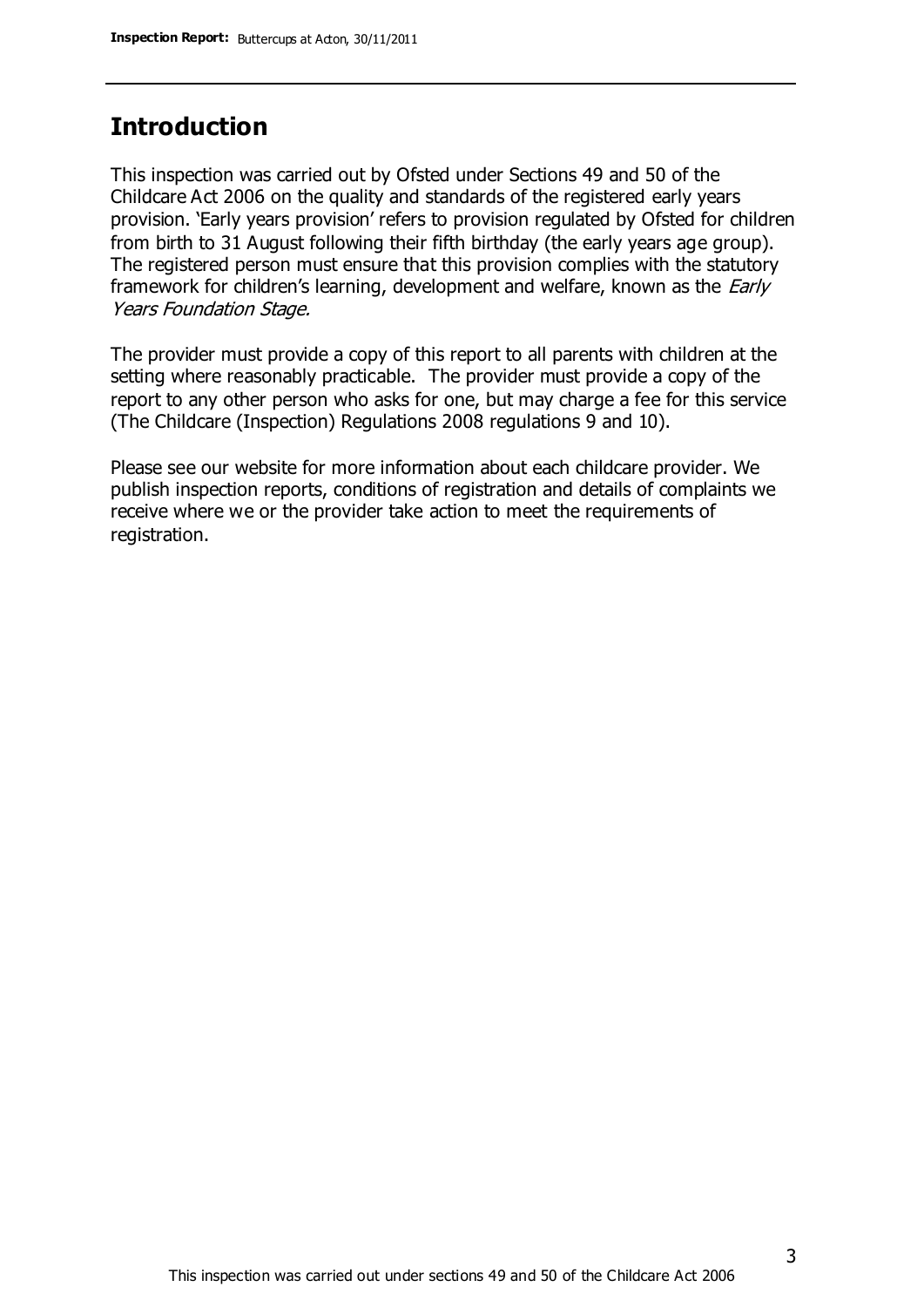# **Description of the setting**

Buttercups at Acton first opened in 1999 and re-registered in 2011. It is one of a group of nurseries privately owned by Buttercups Nursery Limited. It operates from six rooms within the Old Vicarage in Acton in the London borough of Ealing. A maximum of 41 children may attend the nursery at any one time. The nursery is open each weekday from 8am to 6pm, 51 weeks of the year. All children share access to a secure enclosed outdoor play area. There are currently 40 children on roll in the early years age range. The nursery receives funding for early education. Children come from the local and wider community.

The nursery employs eight staff who work with the children; all staff hold appropriate early years qualifications. In addition, the nursery employs support staff. The nursery is affiliated to the Pre-school Learning Alliance. The nursery practises the High Scope approach to learning and play.

## **The overall effectiveness of the early years provision**

Overall the quality of the provision is outstanding.

The staff team are highly skilled in recognising the uniqueness of each child and providing for their individual needs and interests. The partnerships between the key workers, the children and their parents are highly effective. Consequently the outcomes for all children are outstanding. Overall partnerships with others are effective. The management team and the staff have very clear visions for the future. They demonstrate an excellent capacity for continuous improvement to enhance the service for all of the children.

## **What steps need to be taken to improve provision further?**

To further improve the high quality early years provision the registered person should consider:

initiating new ideas to develop partnerships with schools to aid the transition process for children.

# **The effectiveness of leadership and management of the early years provision**

Staff demonstrate a very high level of commitment to protecting children at all times. This helps to ensure children are safeguarded. Comprehensive policies and procedures are consistently implemented to make certain any concerns are prioritised and dealt with effectively. In addition, robust recruitment procedures are in place to help ensure all adults working with the children are suitable to do so. Extremely effective staff deployment contributes to children's feelings of safety and confidence.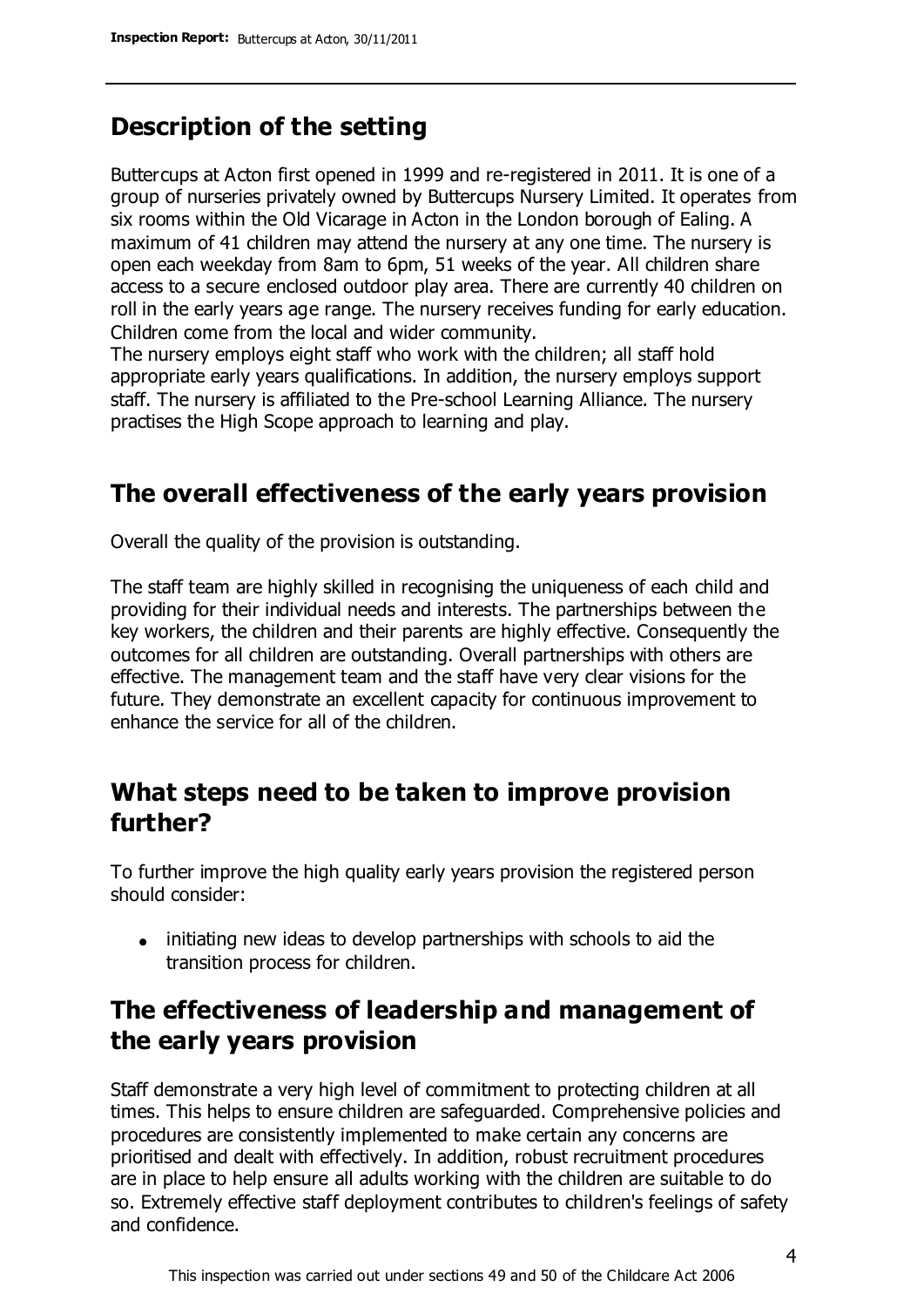The environment is inspiring; staff offer a range of activities that encourage children's interest and curiosity. High quality resources are available to all children and they are given time and space to concentrate on their activities and develop their own interests. Comprehensive observations and assessments are carried out to monitor and ascertain each child's achievements and next steps within the learning areas. Each child has a detailed learning journey containing examples of their work, photographs of them at play, and their observations. These clearly demonstrate the outstanding progress they make.

Engagement with parents is exemplary. There is a daily two-way exchange of information to identify and support each child's needs. Parents come into the setting to share in special events such as Pancake Day, breakfast in the garden and creating Diwali lanterns. These events occur at differing times to suit the needs of the parents. Parents are unanimous in their praise of the setting. In particular they mention the warm caring environment, the compassionate staff and they all state 'our children are happy'. The staff have a superb understanding and strong commitment to supporting children with special educational needs and/or disabilities and children who speak English as an additional language. Close and highly effective partnerships with other professionals supports this work to promote inclusion for all children. Links with schools that children attend are extremely good though a little less successful to support their transitions.

The management team are inspiring, highly motivated and reflect fully on their practice. They share their enthusiasm and ambition with their extremely committed staff to continuously build on the work of the setting. Training opportunities mean staff remain inspired and challenged in their work. Morale is very high and the well-established team have a strong belief in the setting and supporting children. There are extensive self-evaluation systems in place which include high input from the management, staff and parents and identify areas of strength and for improvement. Targets set are realistic and achievable and support the continuous improvement of the setting. A quality assurance officer works very closely with staff, offering support, ideas and training opportunities to enhance the already exemplary practice and, in turn, benefit all the children.

## **The quality and standards of the early years provision and outcomes for children**

The staff make excellent use of all indoor and outdoor space and resources to provide an interesting, stimulating and challenging environment for the children. Children's current and ever changing interests are fully included in the planning. They play a dynamic role in the setting and are encouraged by the enthusiastic staff to feel confident about the own abilities. Children persist at their chosen activities. They have high levels of concentration, for example, building a tower ever so carefully, trying again and again until the tower is bigger than them. The staff use this opportunity to discuss concepts of height and they challenge the children to consider 'is the tower taller than you?'. Children are delighted when staff take a picture of the tower and praise them for the effort. The environment is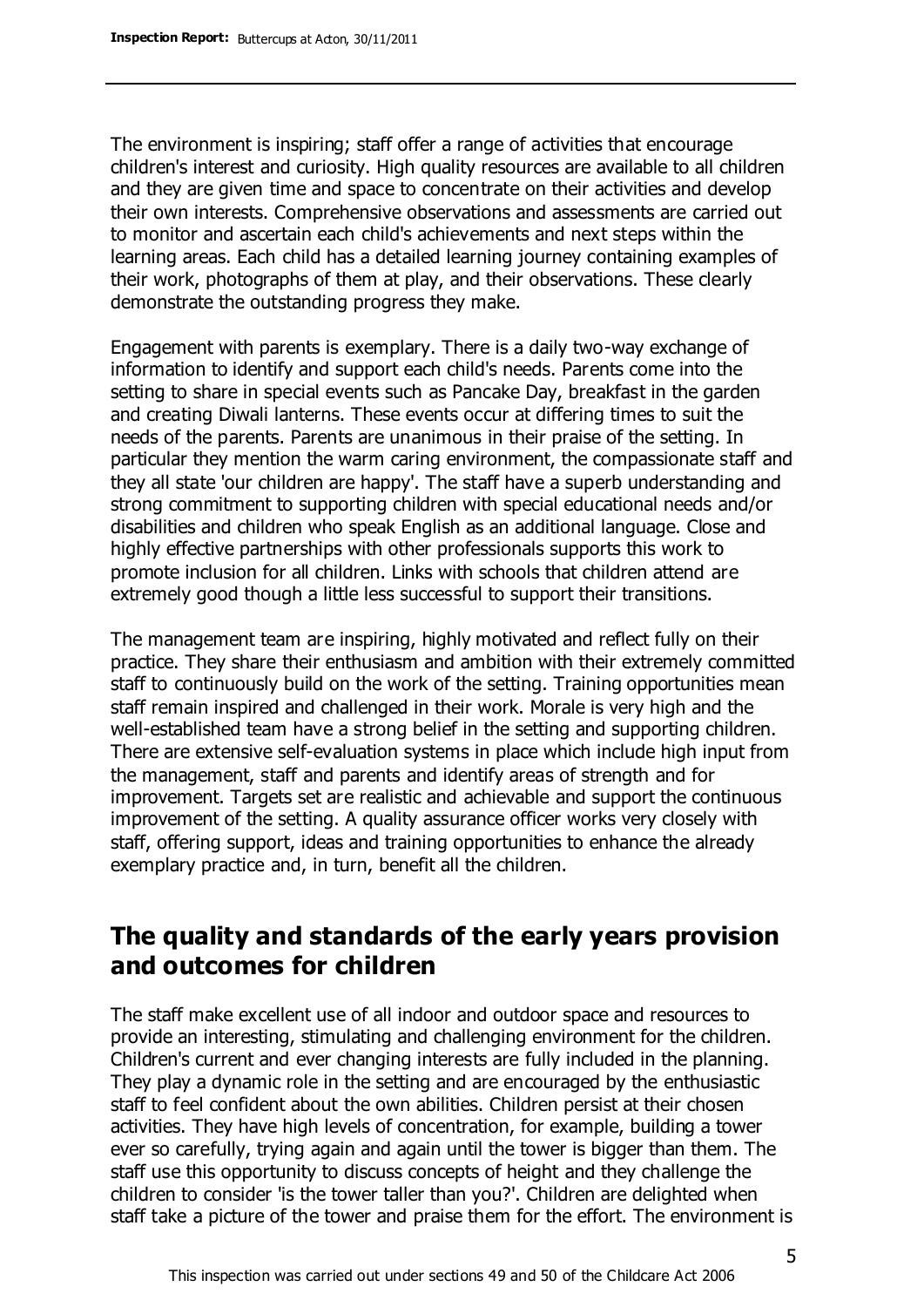rich in examples of creative work, encouraging children's self-expression. Creative resources are fully available to children throughout the day. They confidently use their imaginations as they play in the home corner, cooking carrots bought at the market stall. Children have created their own cave area that they are using to display their creative work. Staff fully embrace and extend children's early writing skills, encouraging children to write their own names.

Staff enthusiastically help children to gain a very high level of understanding about personal safety and of others around them. The staff also remind children to be careful as they climb stairs and move around the garden. Children have wonderful opportunities to enjoy the outdoor environment in all weathers. The inspiring and well-resourced outdoor area provides equipment that stimulates and excites the children. Consequently, they have a wonderful time as they ride scooters, climb and slide. They make extremely good use of a ramp area rolling hoops and chasing them and are particularly delighted to speed down the ramp on their cars and push-along toys. These rich and varied opportunities allow children to understand about safe risks and how to keep themselves healthy.

The children explore their environment, identifying features and noticing the natural world. They have a superb time investigating with a magnifying glass and worms, looking at them 'wiggling' in the soil. They have planted vegetables and fruit, learning how to care for growing things. The children consistently learn about a healthy lifestyle through practical activities such as hand washing. They very ably describe the proper way to wash hands to stop 'germs', remembering that they 'can make our tummy poorly'. They are provided with an extensive menu of food that is freshly cooked on site. Children's individual dietary requirements are fully acknowledged and very well catered for by the nursery cook.

Children have an extremely high regard for one another and the staff. They show they have an extremely good sense of feeling safe in their environment as they confidently seek out assistance or comfort when they need it. The children's sense of belonging is fostered exceptionally well as their photographs, paintings and collage work are displayed all around the environment. Babies receive high levels of comfort and support as they play and explore. Their expressive body language reflects their high levels of security. Staff strongly encourage babies to develop their confidence as they investigate and tentatively take their first steps.

The children show extremely high levels of interest as they develop skills for the future. They enjoy using an extensive range of programs on the computers, which support their problem solving skills. Music is effectively used across the setting; children enthusiastically join in with familiar songs, such as Incy Wincy Spider. They are excited by the use of a props box during their singing session, as they all laugh when they are sprayed with water as the rain washes the spider out. Singing sessions are enhanced by staff using community languages when they sing. Staff also use songs to support children's understanding of calculation as they count the currant buns in the shop. Story-telling is vibrant and exciting for children because staff use story sacks to add new dimensions to the story. In addition, children are delighted when parents take part in reading stories to the group. Children delight in laminating examples of shapes they have drawn. This activity leads to wonderful conversations about how the laminator works, how the paper 'feeds' it, how to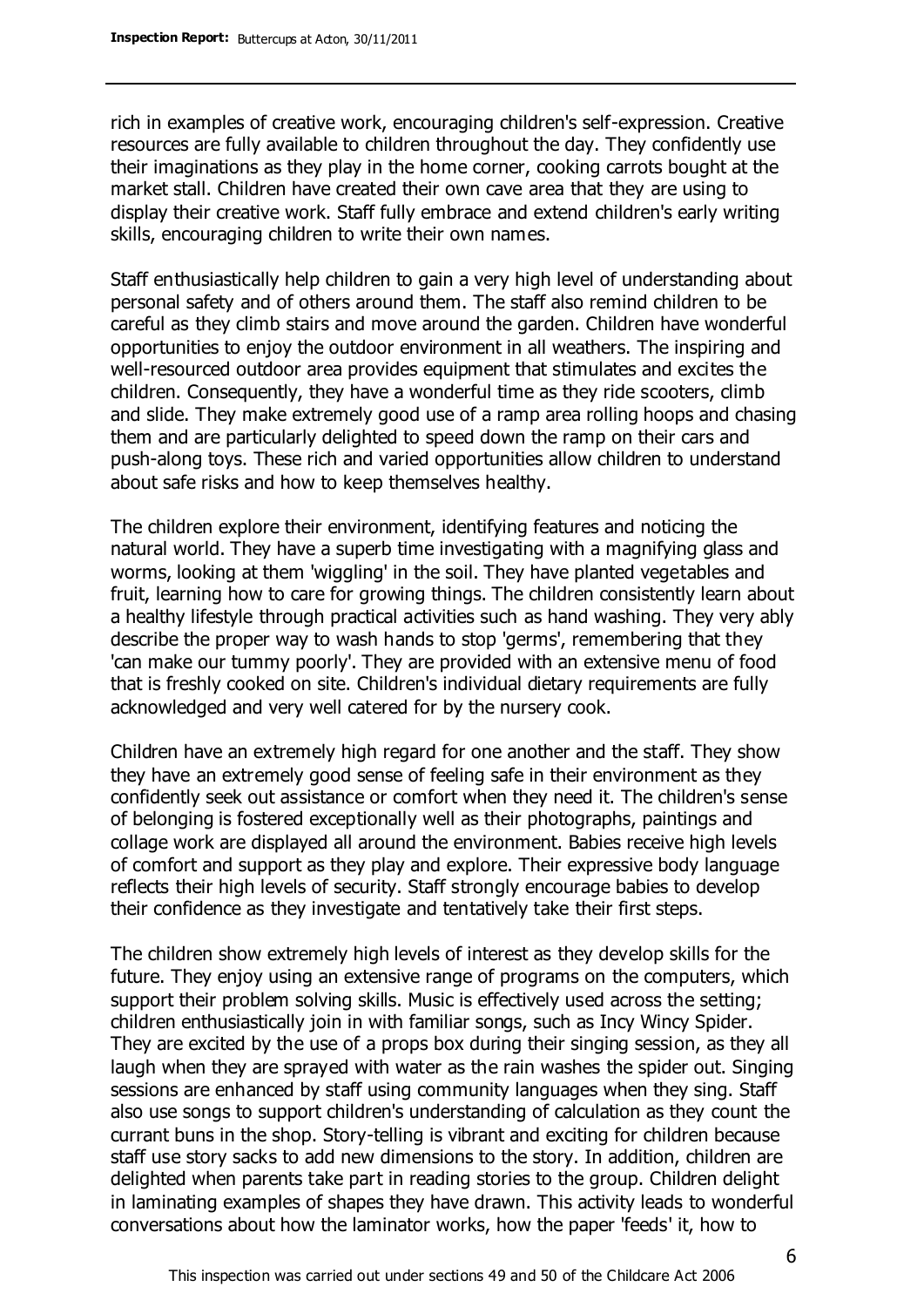avoid bubbles in the plastic, and how the finished product feels. Children are further delighted as they choose where to hang their pictures.

Children are beginning to have an enriched understanding about people who have different needs, views, cultures and beliefs. They play with a broad range of toys and resources that reflect positive images of diversity. They also explore a broad and extremely good range of festivals around the calendar year through practical activities and special events.

Children flourish in this happy stimulating environment. Staff support new children and parents exceptionally well, by providing a successful settling in period to meet the needs of each child and family. Children enjoy very high levels of interaction with staff who are kind and encourage them to feel safe. Children understand behaviour expectations at the setting and receive significant levels of praise for achievement and effort. Consequently, their behaviour is excellent; they develop a strong sense of belonging and high levels of self-esteem.